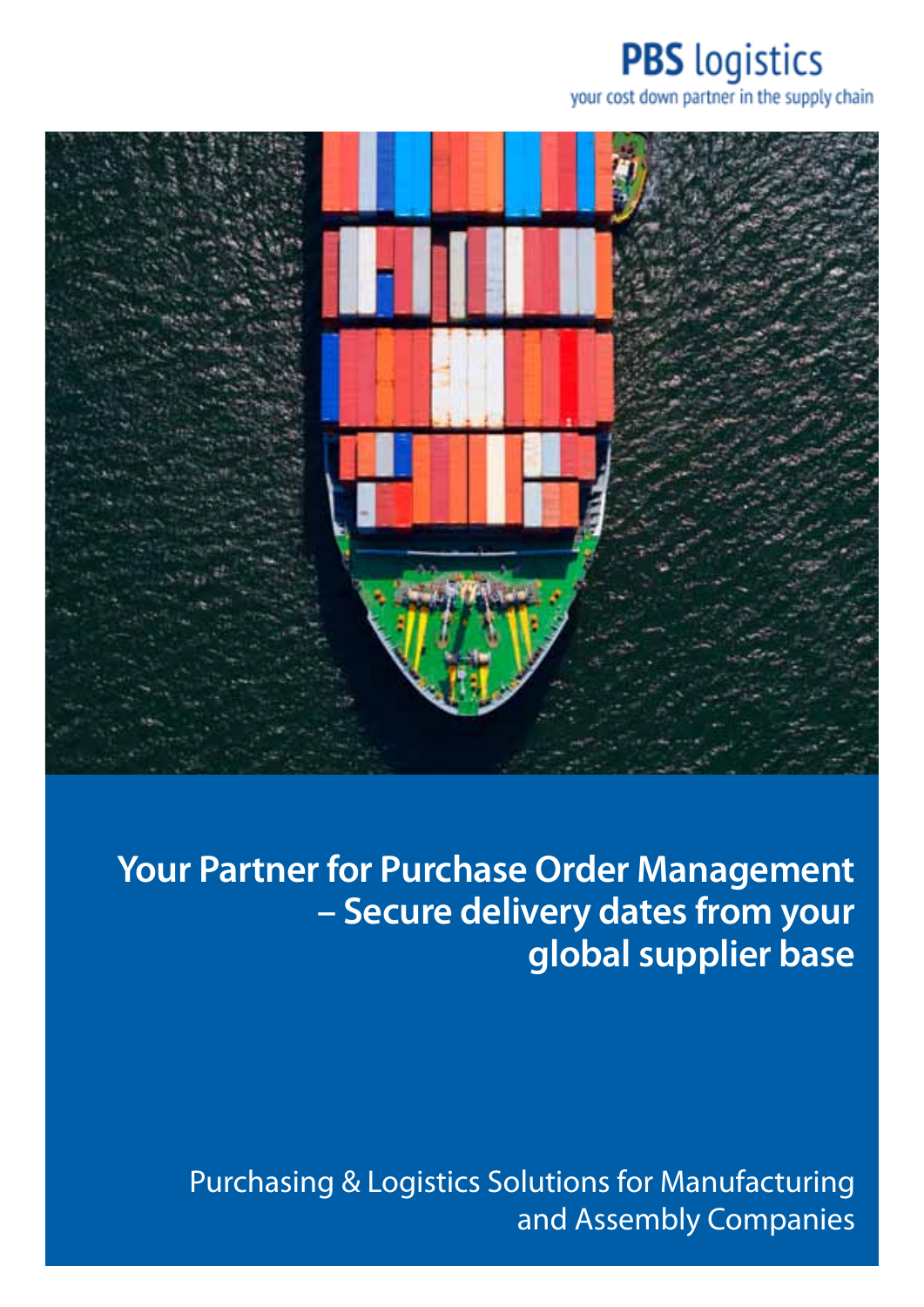# **Company Profile**

PBS logistics is a global outsourcing service provider and long-term specialist for pro-active purchase order management (POM). We secure and improve delivery dates with your global supplier base. By using efficient POM systems and a highly qualified purchasing team we achieve on-time production and delivery and improve your supplier's performance, logistics costs and working capital. Our pro-active Delta Management is far superior to static Tracking & Tracing systems you can find in the market. In the global procurement industry since 1993, you will benefit from our experience and performance. We offer a competitive and scalable outsourcing model.

PBS logistics is your service partner to improve on-time-delivery and drive down your logistics cost.

# **Value-Added Services you can choose from**

## **Global POM Team**



You are looking for a permanent POM solution that will help you decrease your logistics costs and make sure that your goods are delivered just in time?

#### **Project POM Team**



You are launching a new project and are looking for a competent manpower at scalable cost to balance out your peak demands?

# **PBS – Your Cost Down Partner**

**Secure on-time manufacturing** of your orders with the support of our experienced expediting team and efficient POM tools.

Secured deliveries will **allow for the most competitive supply chains** and thus **significantly reduced logistic cost**.

Benefit from **efficient order management and tracking tools** for standard or project-related use.

**Free-up working capital** with more reliable supply chains and lower stocks.

Have "Delta Management" Specialists support you to **analyze bottleneck situations on site** and **implement improvement processes.**

Benefit from **scalable subcontracting manpower** – we can offer any manpower equivalents from 25% jobs to full, multi-talented teams.

## **On Site Escalation Management**



You are looking for experienced manpower at short notice to solve critical bottle necks at your suppliers on site? Do you need to arrange urgent on board couriers?

### **Cost Down Review**



You are looking for a competent partner to analyze and drive down cost within your global supply chain?